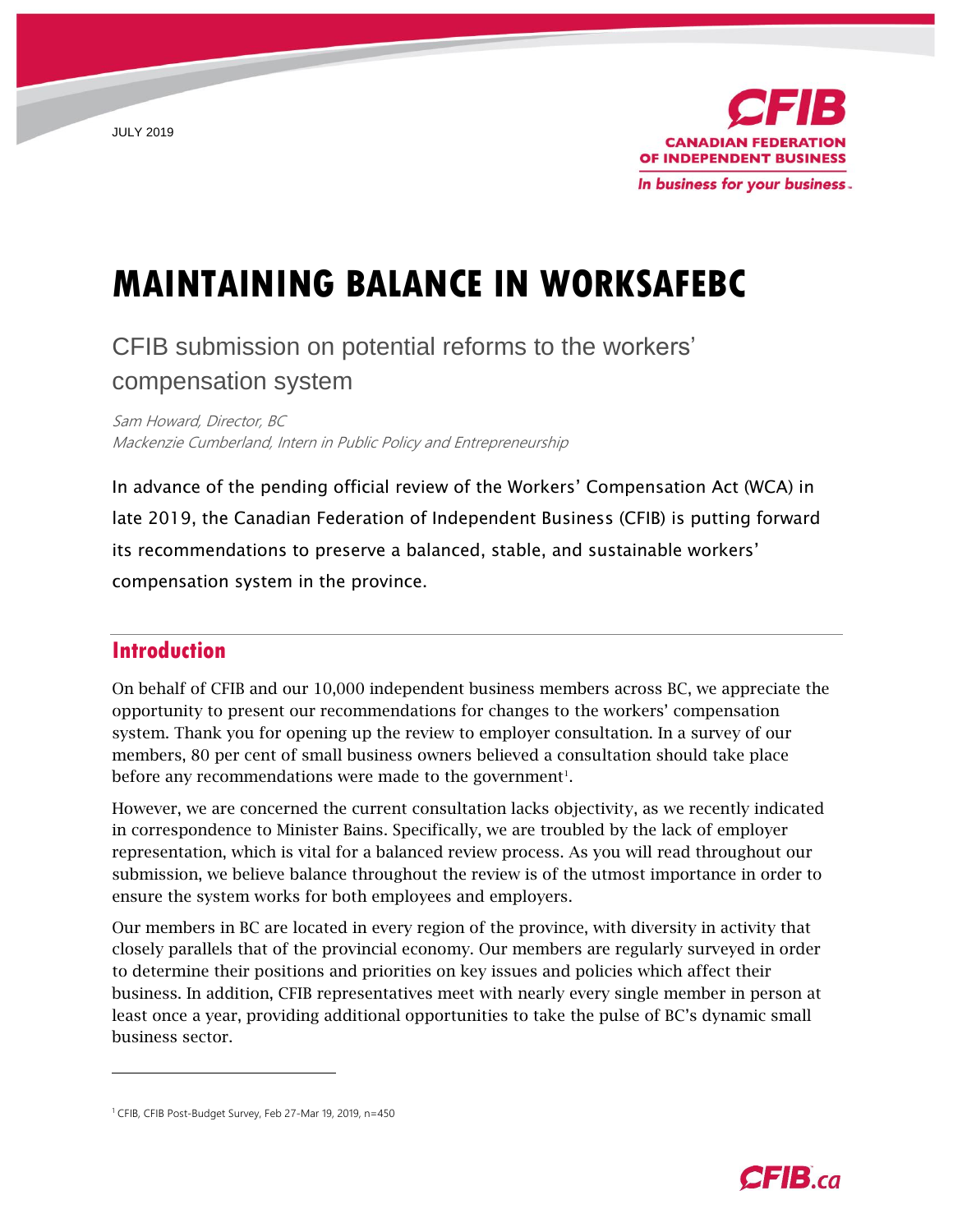This submission is structured as follows:

- > Context on the Workers' Compensation System from the employers' perspective with special consideration of small business owners;
- $\triangleright$  Discussion of the inclusion of Duty to Accommodate into the Workers' Compensation Act;
- $\triangleright$  An outline of areas of the workers' compensation system where there is room for improvement; and
- A summary of our recommendations for the WCA.

## **The Current Context**

## The Need for Balance

The workers' compensation system in BC is based on a "historic compromise."<sup>2</sup> The idea behind this compromise is that employers collectively fund a system to compensate workers in the event of a workplace injury. In return, workers revoke the right to sue their employer if they are injured on the job. At its core, this concept is predicated on both sides (employers and employees) making concessions. The system will never be perfect for either party as it is founded on compromise. Employers make concessions by funding the system, while employees make concessions in the benefits they receive.

As a result, even in the pursuit of making the system more "worker centred", the reviewer must consider the needs of employers to retain balance. In a recent survey, 98 per cent of small business owners agreed the cost of any changes needs to be measured and reported and that any changes that come with new costs need to be sustainable (see Figure 1). Because so many employers agree this is a main concern moving forward, it is vital that the review carefully consider the costs of any changes recommended.







<sup>&</sup>lt;sup>2</sup> Paul Petrie, Restoring the Balance: A Worker-Centred Approach to Workers' Compensation Policy, 2018. https://www.worksafebc.com/en/resources/aboutus/reports/restoring-balance-worker-centered-approach?lang=en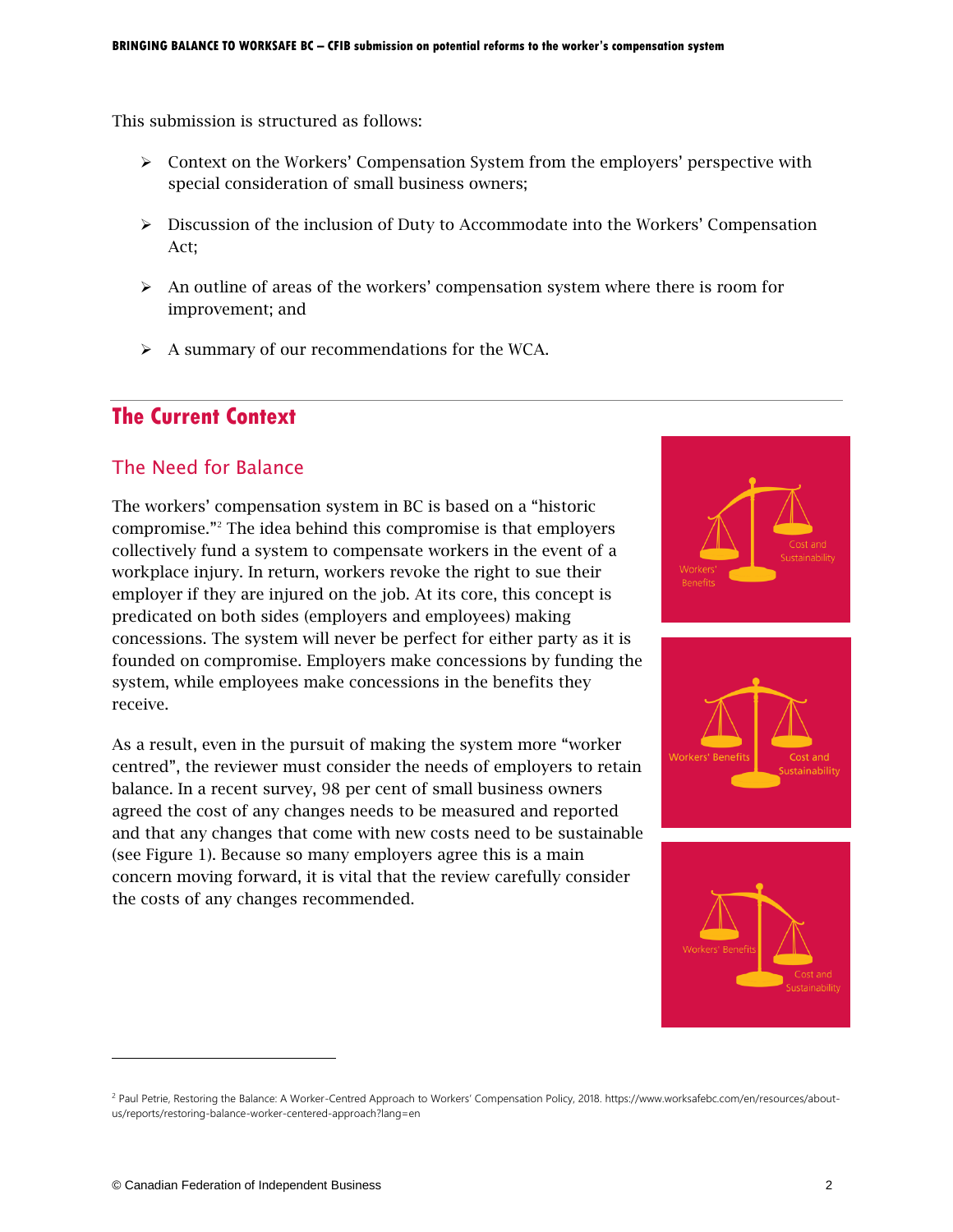#### Figure 1:

**Please indicate if you agree or disagree with the following statements on WorkSafeBC. (select one for each line)**



Source: CFIB, BC Provincial Survey – Issues and WCB, July 4 – July 18, 2019, n=622

Prior to 2002, the workers' compensation system in BC had become very expensive. Therefore, changes were necessary to ensure the fund was sustainable for employees' benefits and to relieve some of the financial pressure facing business owners. In response, the provincial government at the time made a series of changes to the system between 2002 and 2008. Some argue those changes went too far. However, the solution to an imbalance in the system is not to simply put too much weight in the other basket. Doing so would merely lead to even more changes being necessary in the future. We strongly believe that in any recommendations to the government, stability and sustainability must be primary concerns. In this belief, we agree in principal with the findings of the Bogyo Report<sup>3</sup>.

Because of the system's basis on compromise and the need for stability and sustainability, CFIB urges this latest official review to carefully consider the costs of its recommendations. In the Petrie Report, we counted at least twelve recommendations that would dramatically increase the monetary costs of running the system<sup>4</sup>. While employers want to ensure their employees are receiving fair compensation if they are injured in the workplace, adopting so many costly measures at once is unsustainable in the long run. As in the past, making many costly changes will likely result in a future equal and opposite reaction. The current review needs to look at attaining a balance, not tipping the scales in one direction or the other.

 $\overline{a}$ 

<sup>&</sup>lt;sup>3</sup> In the introduction Terrence Byogo acknowledges the financial context of the report: that we live in a rapidly changing world with precarious financial markets. As well, he asserts that stability is one of the most important themes in developing options for the review, along with balance and improvement. <sup>4</sup> Paul Petrie, Restoring the Balance: A Worker-Centred Approach to Workers' Compensation Policy, 2018.

https://www.worksafebc.com/en/resources/about-us/reports/restoring-balance-worker-centered-approach?lang=en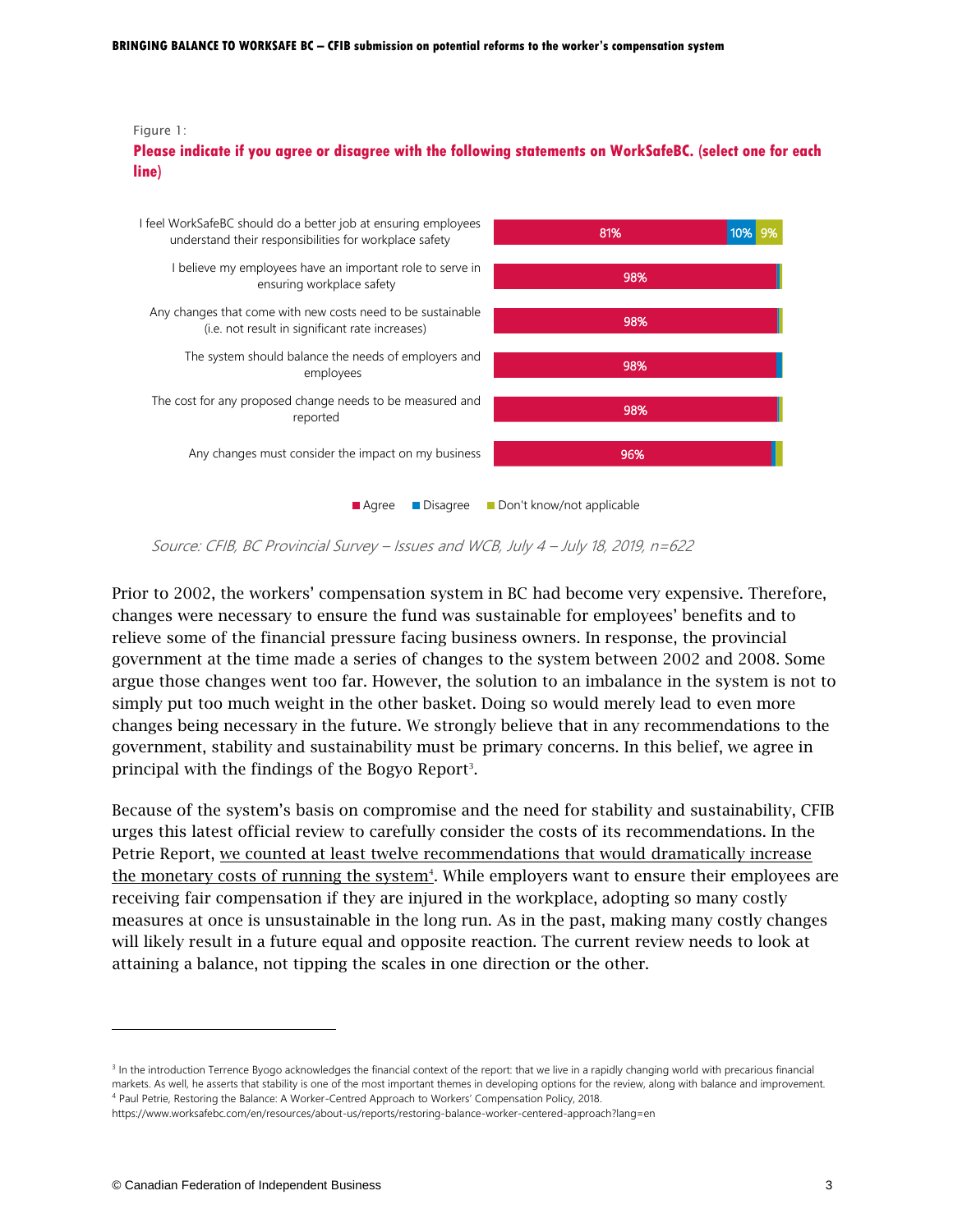In order to ensure any changes instituted do not lead to an undesirable opposite reaction, we agree with the Bogyo Report's implication that any action should not be taken hastily. Instead, we must be thoughtful and methodical in order to consider different options for change. We also agree with the Bogyo Report's assertion that changes should not be applied retroactively, as doing so would put undue strain and costs on the system.

Some may believe the system can absorb the costs by passing them down to employers through premiums. However, because WCB premiums are essentially a payroll tax on business owners, increasing premiums will introduce a significant hardship on small business owners, and ultimately be borne by employees. Even the BC government has stated, "employer-paid payroll taxes and employer-paid health care premiums are generally reflected in reduced wages"<sup>5</sup>. In fact, 84 per cent of small business owners have indicated that payroll taxes are the most difficult tax for their business to absorb, over 20 points more than the percentage who said provincial sales taxes and property taxes (see Figure 2).



Source: CFIB BC Provincial Issues Survey, Nov 22-Dec 17, 2018, n=734

In response to higher premiums, employers will need to take mitigating measures. These could include reducing the number of hours they provide employees or decreasing investments in their business. This response would be detrimental to both employees and the workers' compensation system itself. Because WCB premiums are based on employee's assessable income, any reduction in the number of hours for employees would pull back the number of hours employers pay premiums on – all happening while WSBC would be needing more funds to sustain an expanding and more costly system. For these reasons, funding changes to workers' compensation in BC is not as simple as increasing premiums. In recommending the government

Figure 2:

 $\overline{a}$ 

<sup>5</sup> BC Ministry of Finance, Budget and Fiscal Plan 2018/19-2020/21, 2018.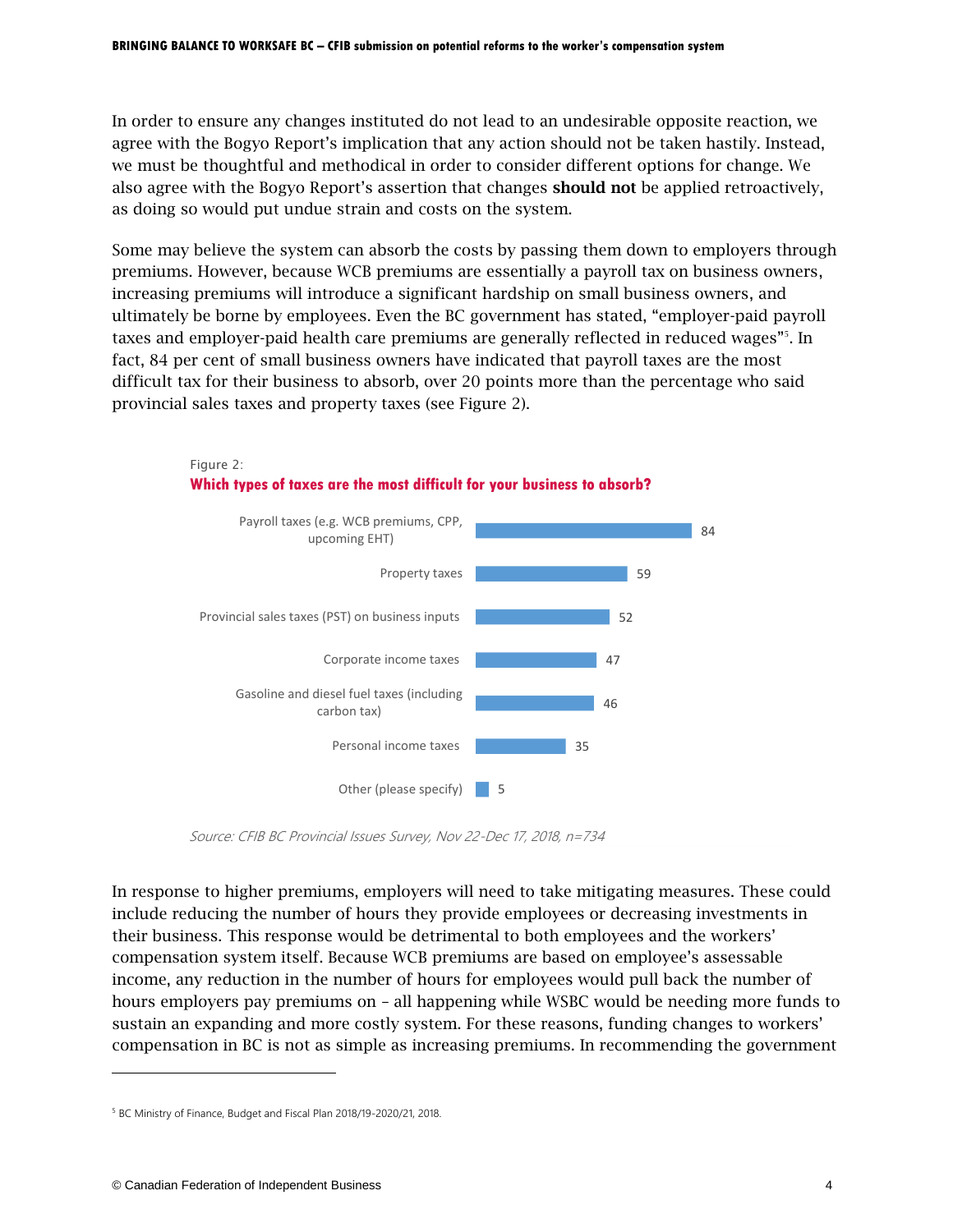make changes to the system, the review must prioritize the changes that are most important and provide the government with a well thought out cost-benefit analysis.

#### Recommendations:

 Emphasize stability and sustainability in any recommendations for reform to the government. To achieve this, consider the cost of those recommendations to balance the interests of employers and employees.

## WSBC's Funded Position

In 2018, WorkSafeBC's (WSBC) assets exceeded liabilities by \$6.4 billion, meaning they had attained an asset to liability ratio of 153 per cent. Thus, we can conclude WSBC is currently well above even its own funding target of 130 per cent $^6$ .

It is important to note the current funding position of WSBC is not primarily the result of changes in benefits for employees. In fact, numerous components have contributed to the funding surplus. In recent years, the largest component contributing to the surplus has been favourable investment returns and decreasing injury rates.

For years, small business owners have pointed to the over-funded position of WSBC as a serious issue. In a survey of small business owners in 2017, 78 per cent of business owners indicated it was very important WSBC provides rebates to business owners to reduce the program's significant surplus (see Figure 3). Because of this, for years, CFIB has advocated on behalf of our members for a [full or partial] refund of the overfunded position. However, it is more important to business owners that any changes made to workers' compensation do not eliminate the surplus, making it necessary for employers to pay more in premiums.

#### Figure3:

**How important is it to your business that the provincial government takes the following immediate actions? WorkSafeBC should provide rebates to business owners to reduce the program's \$6.4 billion (153%) surplus in 2017.**



Source: CFIB BC Post-Budget Survey, Feb 27-Mar 19, 2018,  $n = 450$ .

<sup>6</sup> WorkSafe BC, 2018 Annual Report and 2019-2021 Service Plan, 2019. https://www.worksafebc.com/en/resources/about-us/annual-report-statistics/2018 annual-report/2018-annual-report-2019-2021-service-plan?lang=en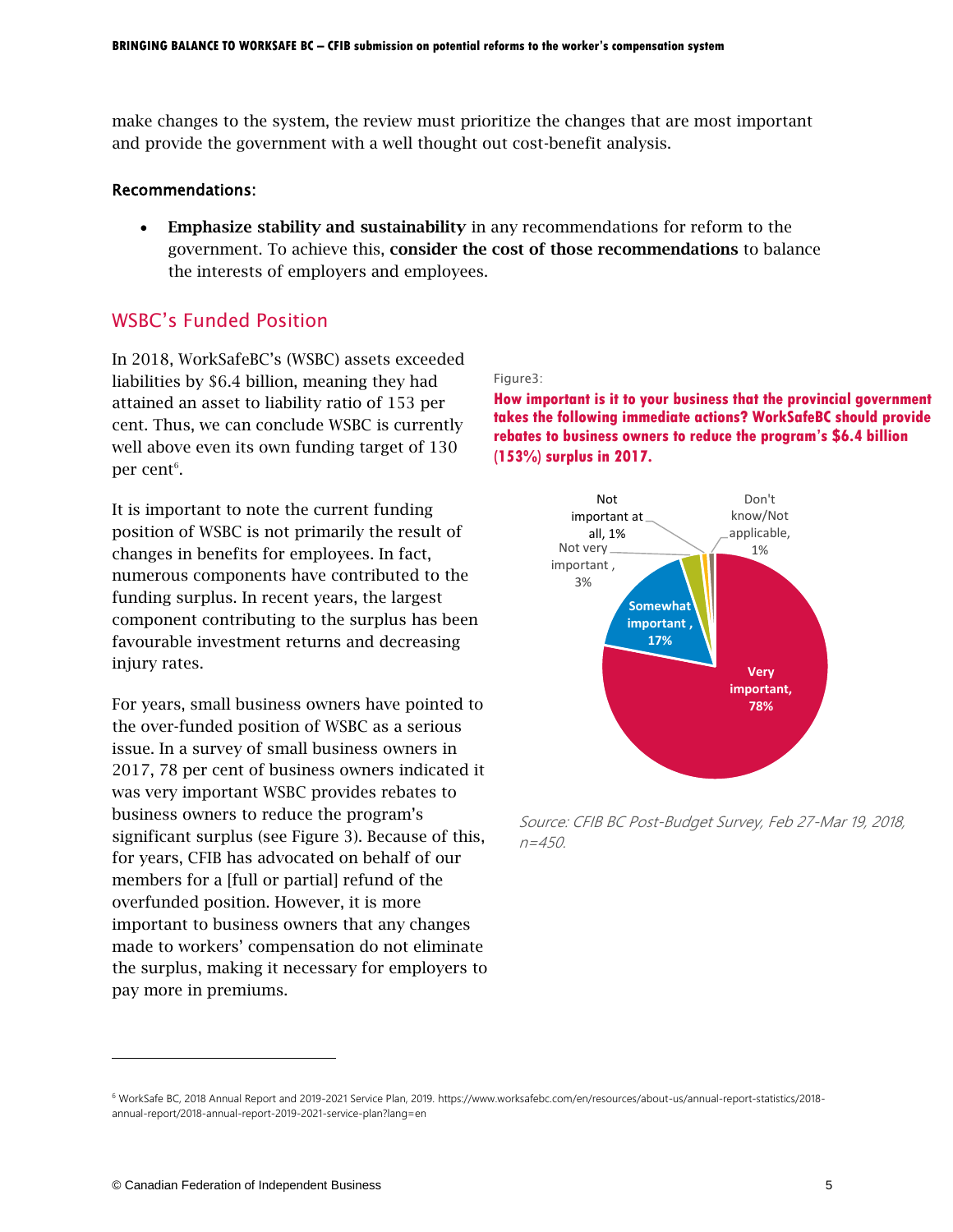Although our main priority for WSBC is keeping employer's premiums at their current levels, we recognize there are other components of WCB that need improvement. In our 2015 assessment of workers' compensation systems across the country, BC tied with Manitoba for the lowest score on the coverage sub-index. The coverage sub-index refers to the amount of protection the system provides both employers and employees. 7

The private sector payroll component of the coverage sub-index considers a province's private sector payroll that is subject to workers' compensation. For this indicator, the higher the percentage of total private sector payroll subject to workers' compensation, the lower the score. This is because as workers' compensation systems expand the number of occupations subject to workers' compensation, the burden on small business owners to pay for workers' compensation on low risk occupations increases. Instead, the worker's compensation system should emphasize covering those in occupations with a high risk of injury – a priority that was specified in the Petrie Report.

The Petrie Report indicated the system needed to improve upon benefits as a percentage of earnings. However, we disagree with the report's suggestion that "basing benefits on 90 per cent of net income" is insufficient for two reasons. First, we do not believe basing benefits on net earnings, as opposed to gross earnings, is insufficient because this practice is consistent with workers' compensation systems across the country. Second, the Petrie Report implies 90 per cent is too low a percentage to base benefits on. Yet BC's system ties with Alberta, Saskatchewan, Manitoba, and Quebec for basing benefits on the highest percentage of net earnings<sup>8</sup>.





Source: CFIB Analysis of Workers' compensation Systems, 2019

### Recommendation on funded position:

 Do not introduce changes to the program that eliminate the current surplus so that the premiums paid by employers increase.

## **Duty to Accommodate**

 $\overline{a}$ 

One of the main issues considered by the review is whether duty to accommodate should be absorbed into the WCA. Although employers want to accommodate their employees should workplace injury occur, we do not believe the way to achieve this is by explicitly putting duty to

<sup>7</sup> Marvin Cruz and Sarah Gebretsadik, CFIB. 2015. A Small Business Assessment of Workers' Compensation: 2015 Small Business Workers' Compensation Index.

<sup>8</sup> WCB-Alberta, Worker's Handbook, 2018. WCB-Saskatchewan, Benefits for injured workers, 2019. WCB-Manitoba, Understand your Benefits, 2019. WSIB-Ontario, Loss of Earnings Benefit, 2019. CNESST Work related injury or disease, 2019. WCB-New Brunswick, A Guide for New Brunswick Workers, 2017. WCB-Nova Scotia, Claim Benefits and Services, 2019. WCB-PEI, Wage Loss, 2019. Workplace NL, Wage-Loss Benefits, 2019.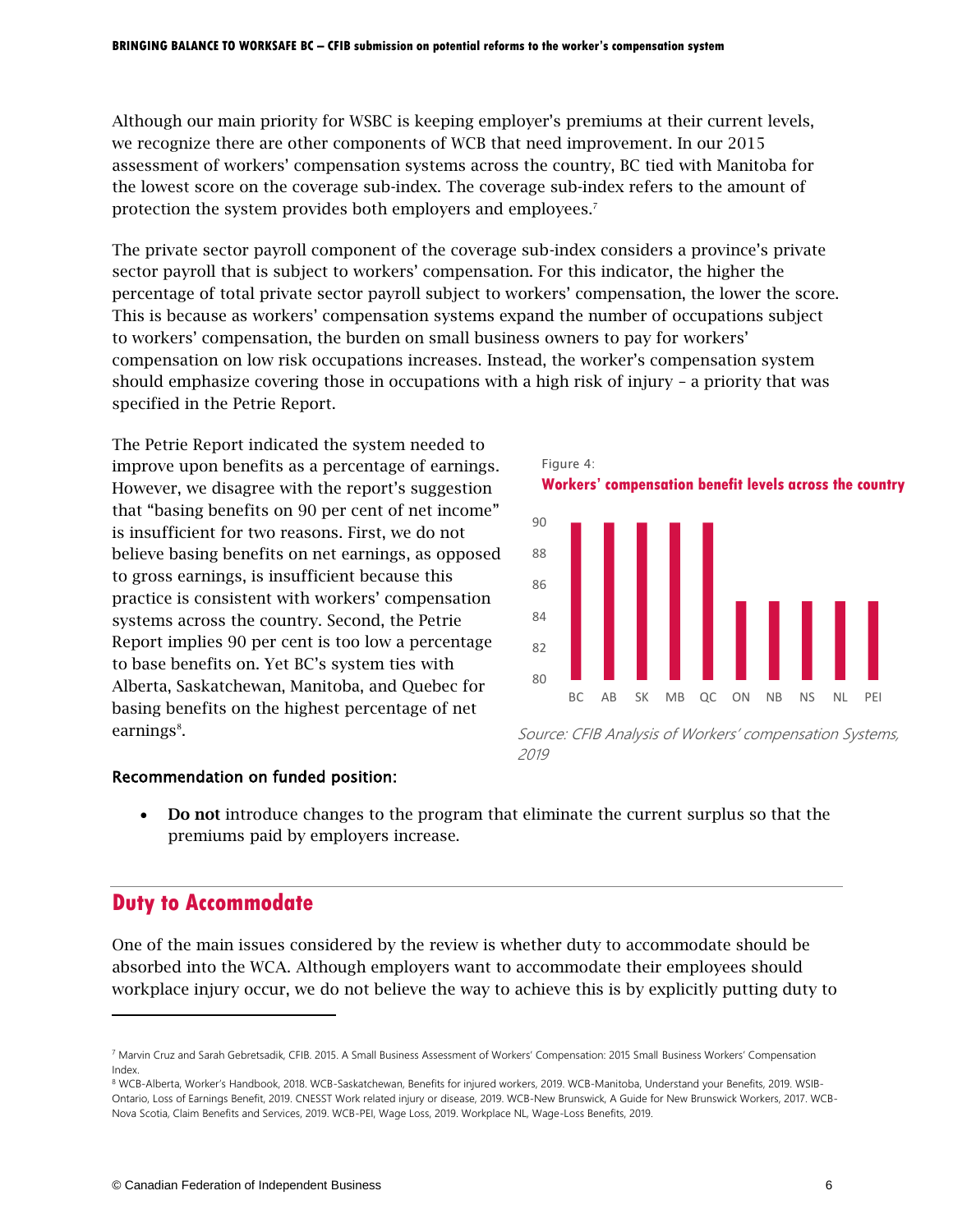accommodate into the act. In fact, we believe explicitly putting duty to accommodate is unnecessary and would not be good practice.

We believe that incorporating the duty to accommodate into the act is unnecessary for two reasons. First, the duty to accommodate has already been recognized by the Supreme Court of Canada and is contained in the BC Human Rights Code. Therefore, the duty to accommodate already applies to all employers in the province without being explicitly stated in the WCA. Second, WCB case managers already take measures to promote the organization's goal of "keeping employees at work" by pressing business owners to find alternative duties for employees who are injured in the workplace. Because the duty to accommodate already applies to all employers and case managers already emphasize this duty in principle, incorporating it into the act would not fundamentally alter the behaviours of either the WCB or employers, making it a redundant regulation.

Introducing redundant regulations, like the duty to accommodate, into the act would simply create red tape. In the next section we discuss red tape in greater detail, but as far as incorporating duty to accommodate into the WCA is concerned, it is important to note the additional regulation could lead to potential complications and/or delays that stand in the way of getting employees back to work.

We are also concerned about the potential of jurisdictional overlap represented by introducing the duty to accommodate into the act. The duty to accommodate is already enshrined in the BC Human Rights Code. Moreover, the human rights regime already has a way in which they interpret and apply this rule. Introducing the duty to accommodate into the workers' compensation act as well could lead to different interpretations and applications of it, inducing confusion and frustration among business owners and employees. Additionally, we do not believe the workers' compensation system has the same capacity or broad mandate to emphasize the duty to accommodate that the human rights regime does.

#### Recommendations:

• Do not enshrine the "duty to accommodate" into the Act.

## **Eliminate red tape**

Employers and employees alike are affected by red tape in their dealings with the workers' compensation system. Obviously, rules and regulations are required in order to ensure employers and employees have an understanding of how the system works and what the overall framework requires. When talking about red tape, we are referring to conflicting rules, redundant paperwork, or poor customer service from staff who are not able to help guide business owners and employees through the process.

Government rules, paperwork and interactions with WSBC staff are included in every interaction business owners have with WSBC, from registering one's business to submitting a claim after a workplace injury. Unnecessary rules and red tape hurts productivity and takes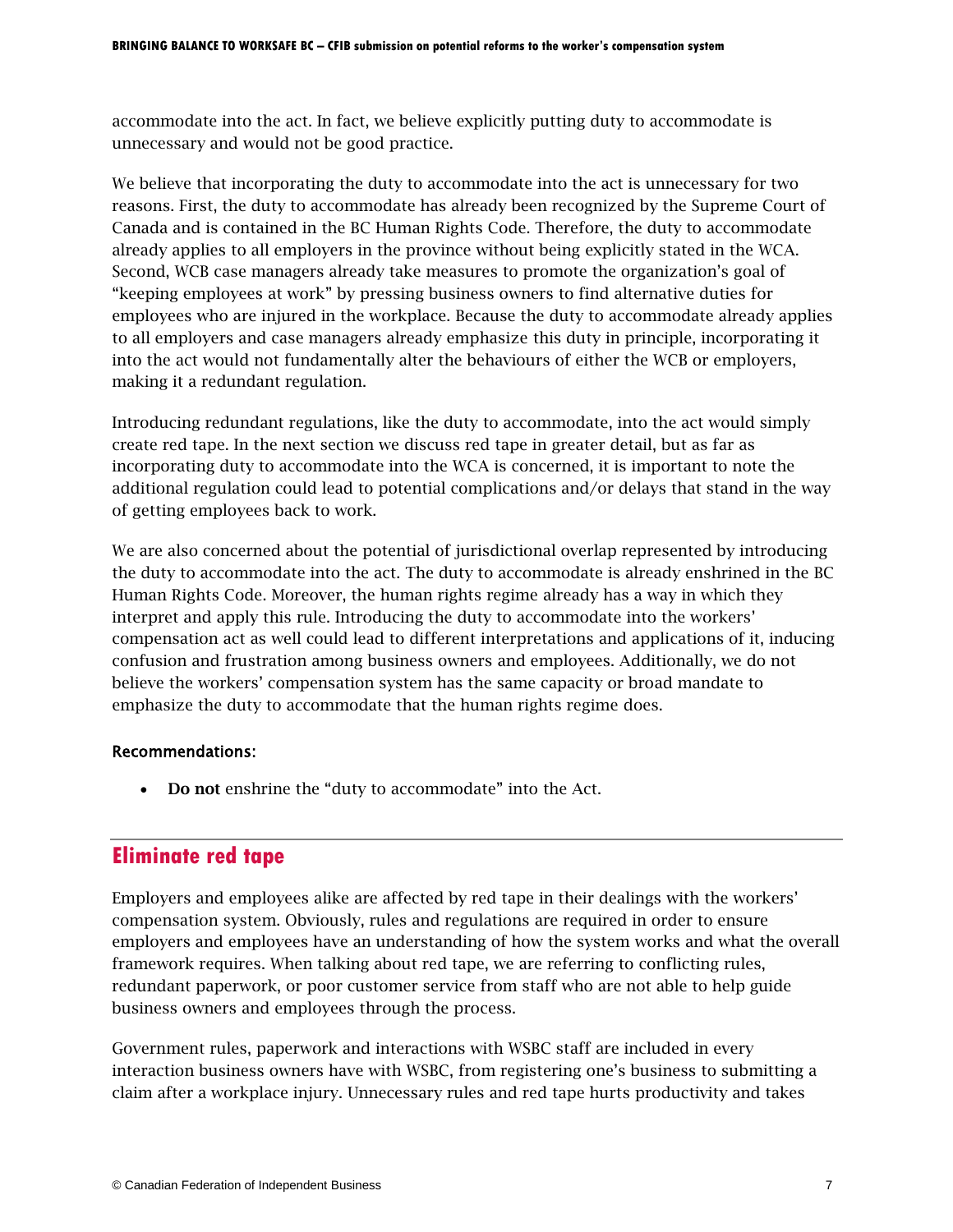away from the ultimate goals of the workers' compensation system. For business owners, red tape diverts their focus away from what they should be doing, which is building their business, creating jobs, and growing the economy. For employees, excess red tape can delay receiving financial assistance and takes their focus away from healing and returning to work. Therefore, eliminating red tape is essential to creating a workers' compensation system that works for both employers and employees. In this section we will discuss three areas of focus for WSBC to minimize red tape. However these are not the only areas with room for WSBC to improve. Undoubtedly, there are many more.

## Communicating with business owners

The first area where WSBC can eliminate red tape is in the methods they use to communicate with business owners. The main methods WSBC currently uses to communicate with employers and employees are frontline staff, forms and paperwork, and the website. In using of all these tools there are opportunities for the WCB to eliminate red tape.

### Interactions between staff and business owners

The first area where WSBC could eliminate red tape in their communications with employers and employees is ensuring their employees provide high quality customer service to these two groups. Employers communicate with Board Officers throughout the claim process – often when they need information to fill out WSBC forms. However there are concerns about the amount of time it takes for Board Officers to return calls and whether their responses adequately answer business owner's questions. This is an example of poor customer service that slows down the process of getting claims through the system. In a recent survey, over one quarter of small business owners felt the WSBC staff they interacted with were not helpful throughout the claim process. This lengthens the claims process and the amount of time for which employees are not receiving benefits. In the same survey, one-third of business owners felt the claim was not resolved in a timely fashion and one-fifth of business owners felt their employee did not receive worker's compensation in a timely manner (see Figure 5).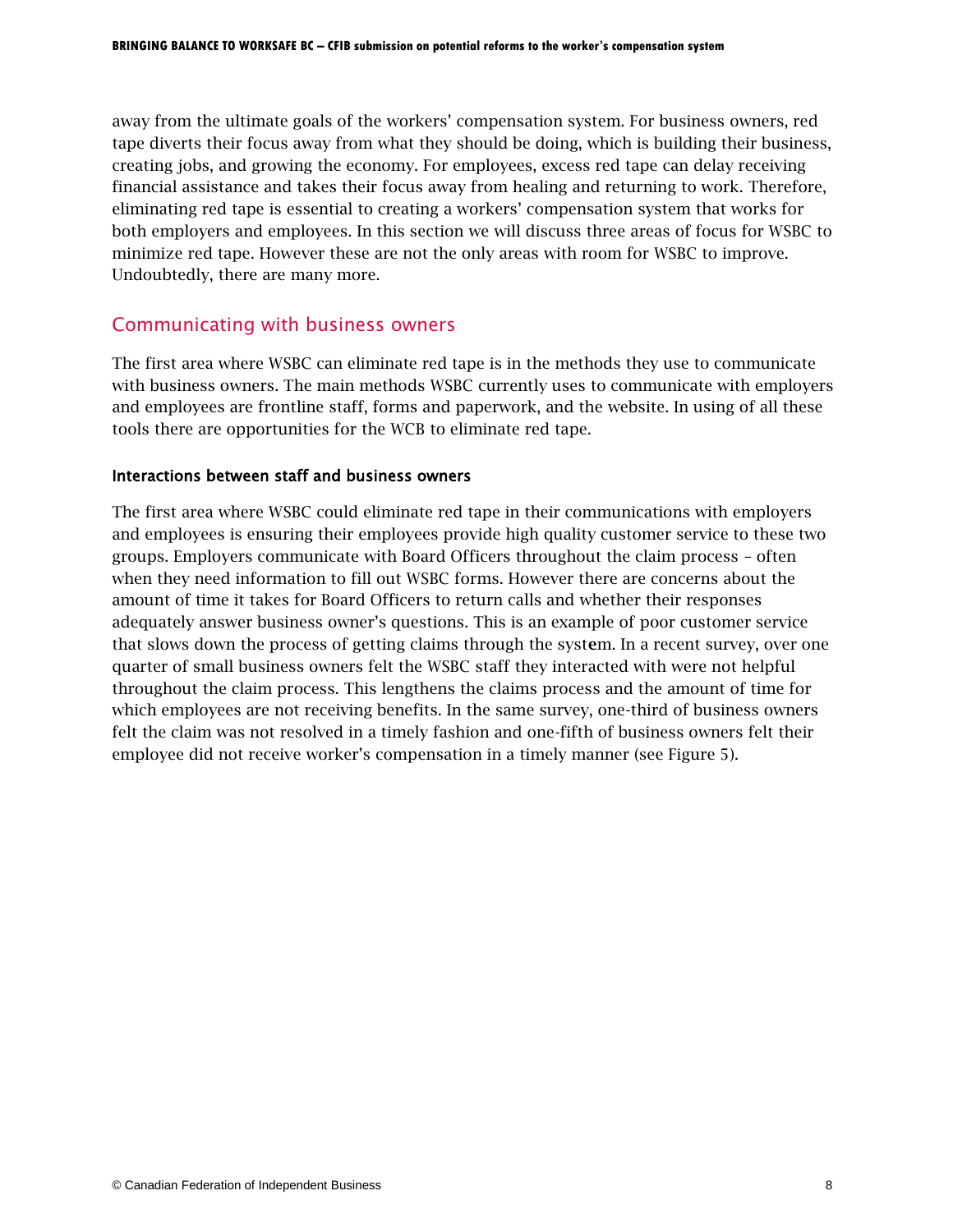

#### **Thinking back to when you filed a claim with WorkSafeBC, please indicate whether you agree or disagree with the following statements describing your experience. (select one for each line)**



Source: CFIB, BC Provincial Survey – Issues and WCB, Preliminary Survey Data Tabulated July 11, 2019, July 4 – July 11, 2019, n=241

#### Paperwork

The second area where WSBC could get rid of red tape in their communications with employers and employees is by eliminating duplicate forms. For example, when there is an incident in the workplace an employer must submit an incident report. If a claim is made in reference to this incident, the employer must complete a formal investigation then submit a form that is identical to the first form they submitted to WCB with the findings of their investigation. Often nothing has changed between the first and the second form they submit. Anything there is to be gained from this form can be learned from the employer submitting it only once – either before or after conducting an investigation. Having duplicate forms represents a great opportunity cost in terms of the employer's time, in addition to the time of WCB staff who must then read the same form twice.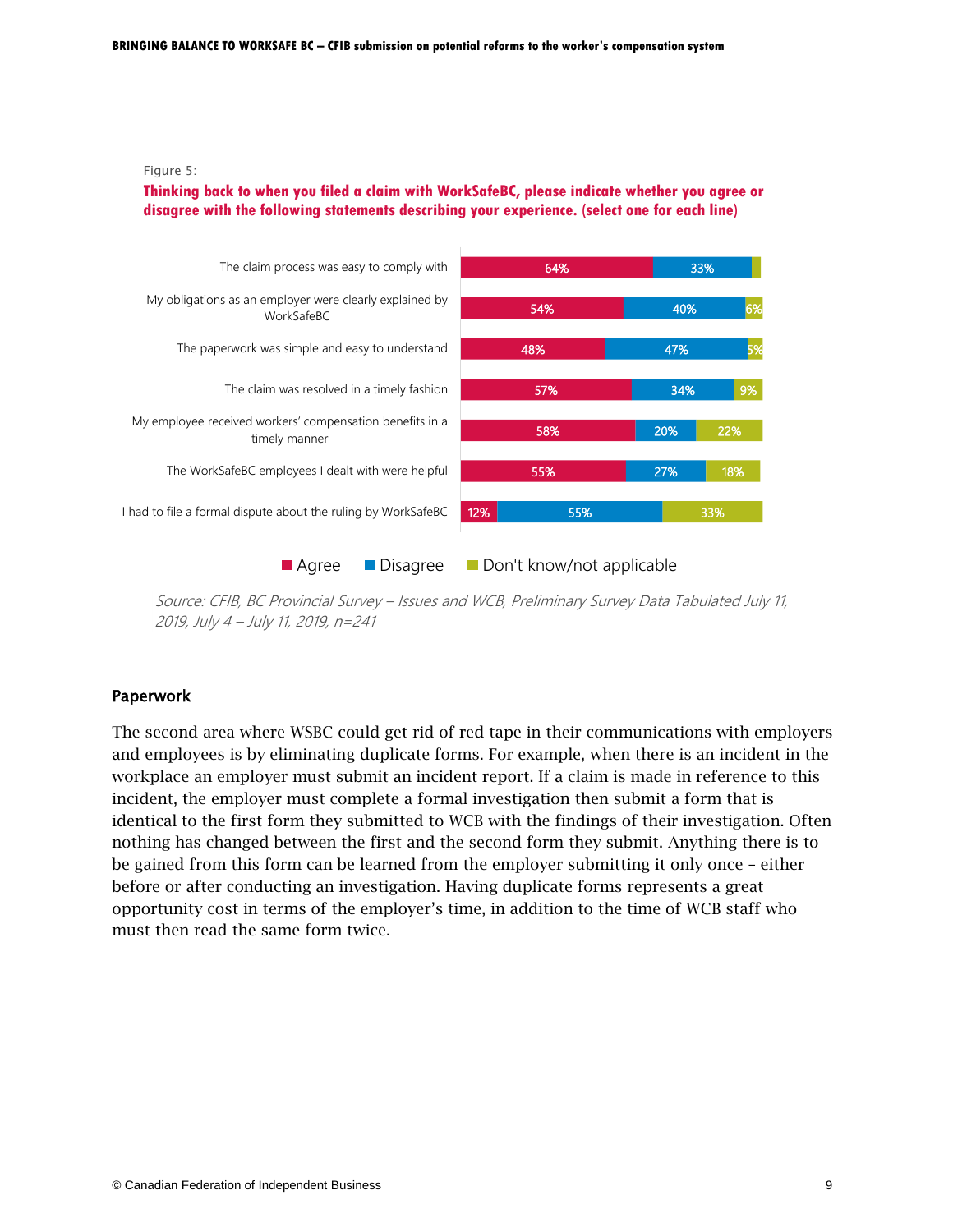#### Rules and regulations

The third area where WCB could eliminate red tape in their communications with employers and employees is by reviewing rules and ensuring they are written in plain language. This is a small step that could go a long way to making the system and its processes more easily understood by employers and employees alike. In a survey of small business owners, 91 per cent said they would be supportive of this measure (see Figure 6). Small business owners often do not have a legal department or HR department to interpret complicated rules, and anything done to simplify the process benefits both the employer and employee.

## The classification system

The classification system is another area where business owners have indicated WSBC could eliminate red tape. When businesses register with WSBC, they are assigned a classification based on their business'



**How supportive is your business of putting WorkSafe BC rules in plain language?**





primary undertaking. This determines the base rate they pay into the system.

Despite the important role that classification plays in determining the amount businesses pay into the system, this is an area business owners strongly indicate needs improvement. As it stands, there are simply too many classifications rates, making it difficult for businesses to understand where they fit. In a survey of small business, 86 per cent of business owners supported simplifying WSBC employer classification system and 79 per cent of business owners supported improving the appeal process for WSBC employer classification disputes (see Figure 7).



Source: CFIB Survey on BC Regulation and Paperburden, Nov 23-Dec 1, 2015, n=438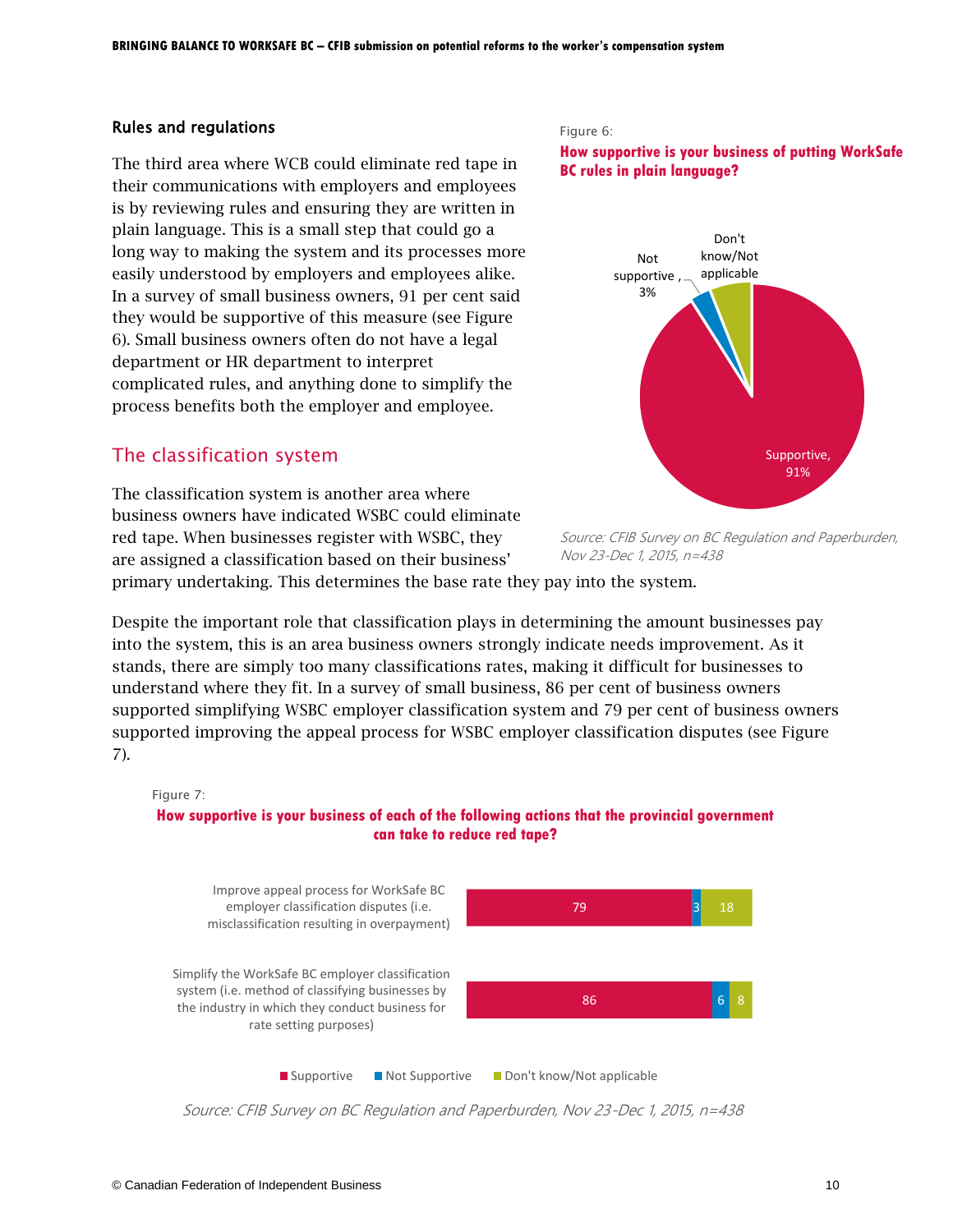## No new red tape

Finally, in addition to getting rid of red tape currently within the system, the review should ensure that any recommendations made to the province do not unduly increase the amount of paperwork and regulations on business owners. This is especially important when considering the inclusion of "duty to accommodate" into the act. Earlier we discussed the reasons we do not support including the duty to accommodate into the act, however if it is absorbed into the act, it would likely lead to changes to the existing appeal and claim process. If this is the case, the review must ensure the changes are made to minimize the impact of the resulting red tape on employers and employees. Redundant processes and conflicting or confusing rules will do no one good and in some cases could negatively impact employees.

### Recommendations:

- Place importance on the customer service employers and employees receive from Board Officers when they have questions about their claims by improving interactions between WorkSafe BC staff and business owners, eliminating duplicate paperwork, and putting rules and regulations in plain language;
- Streamline the rate classification process for employers; and
- Ensure that all recommendations to the government will not increase the amount of red tape faced by business owners.

## **Conclusion**

In recent history, WSBC has been massively overfunded. For example, in 2018 WSBC reached an asset to liability ratio of 153 per cent. The current funded level indicates opportunities exist for changes to bring the system into balance. In recommending changes, the review must weigh the needs of employers as well as the needs of employees. Doing so is in keeping with the historical basis of the system, which is a compromise between the rights and needs of employers and employees. Additionally, the principles of stability and sustainability, which are vital for the continuation of workers' compensation in BC, must be considered in all recommendations the review makes to government. With all of this in mind, CFIB issues the following recommendations to the review:

- Emphasize stability and sustainability in any recommendations you make to the government. To achieve this, consider the cost of recommendations to balance the interests of employers and employees;
- Do not introduce changes to the program that eliminate or even surpass the current surplus so that the premiums paid by employers increase;
- Do not enshrine the "duty to accommodate" into the Act;